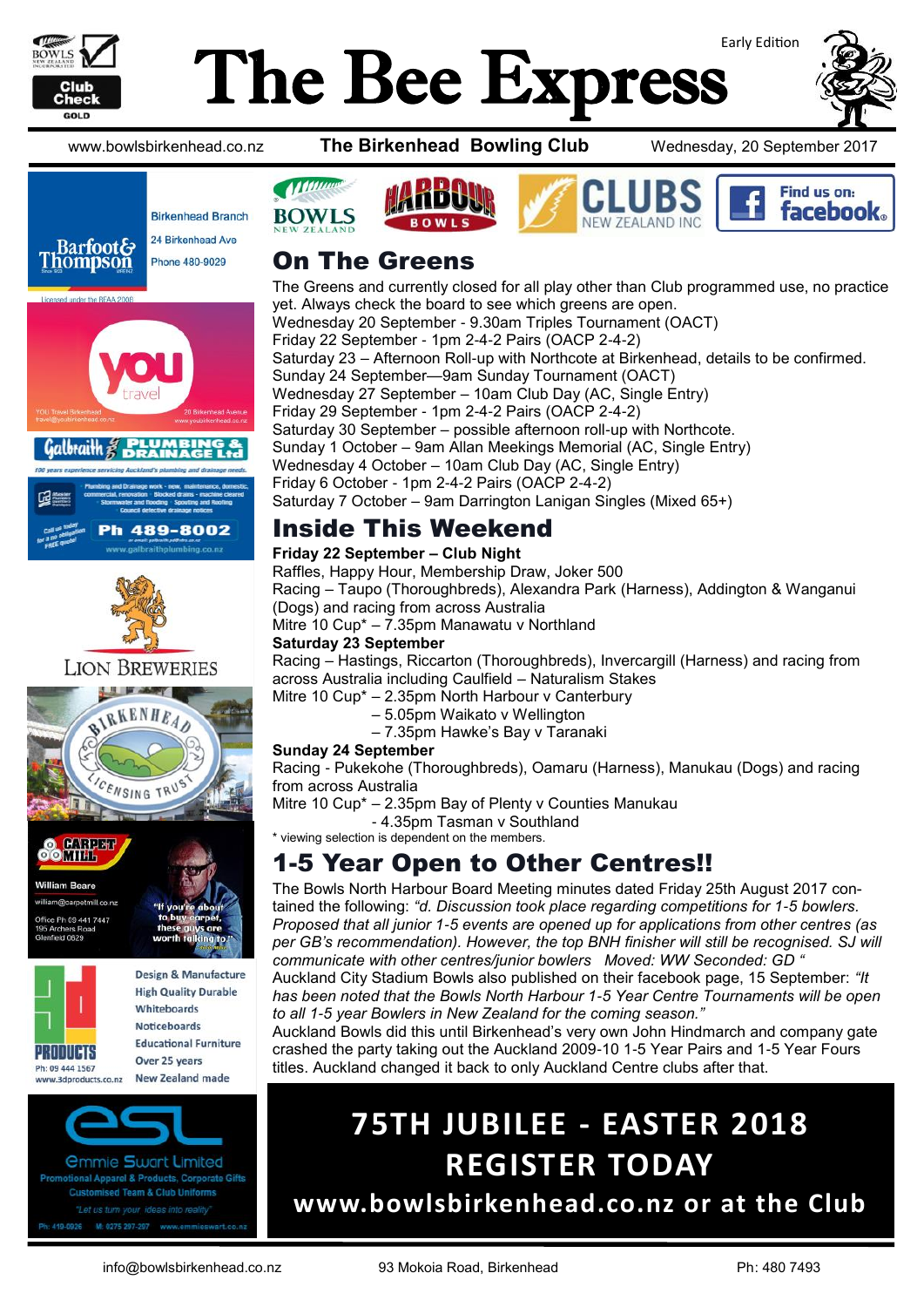www.bowlsbirkenhead.co.nz **The Birkenhead Bowling Club** Wednesday, 20 September 2017





180 Mokoia Road, Birkenhead Open: Mon - Sun 7.00am - 10.00pm

### Centre 2-4-2 Mixed Pairs

*From BNH Facebook, by Lindsay Knight*

Grantham & Croot take out Centre 2-4-2 Mixed Pairs North Harbour's leading bowler Tony Grantham warmed up for what could be a vintage season in his career by winning the Centre's first major title at the weekend. With his Birkenhead club-mate Trish Croot, Grantham won the centre's mixed pairs title, beating two relatively new bowlers, Glenfield's David Payne and Orewa's Judy McSweeney, 17-9 in the final at the Manly club.

It was Grantham's 12 centre title and the second for Croot, who last season was Harbour's women's singles champion.

Grantham has a big season ahead as in November he will return to the Black Jacks for the Trans-Tasman series against Australia on the Gold Coast. A top performance there could see him back on the Gold Coast next year for the Commonwealth Games. Seventeen proved a popular score for the Grantham-Croot duo as that was their winning score in each of their three post-section games, in the quarter-final against Takapuna's Murray and Connie Mathieson, in the semi-final against Mairangi Bay's Leon



Birkenhead's Trish Croot and Tony Grantham BNH Mixed Pairs winners

Wech and Sheryl Wellington and again in the final.

However, it was a fine effort by Payne and McSweeney to come through to the final as Dave is still one-to-five year player & Judy just starting her 6th year. Congratulations.

#### Election Use

Northcote Bowling Club is closed from Friday until midday Sunday as they are being used for the Election. The Birkenhead Bowling Club has invited Northcote's members to share our club rooms with our members over this time. There is also the possibly of a roll up with Northcote on Saturday afternoon, but this is dependent on the state of Birkenhead's greens. The Roll-up will be in mufti details to be confirmed.

# 75th Jubilee – Jubilee 2-4-2 Pairs

Knock off work early on Thursday 29 March and spend the afternoon chasing a share of the \$1,000 prize pool. An afternoon of competitive bowls played in good company, dress mufti.

Play gets underway at 1pm and it's all over by 4.30pm. Entry is \$20 per team or \$10 single entry. The club would like to thank Life Member and Jubilee Club Partner Keith Burgess for making this tournament a reality.

After the 2-4-2 sit back and watch the annual 70s v 80s, this season incorporated into the Jubilee celebrations. Followed by a Meet & Greet and a Quiz Night.

Members past and present, friends or relatives who would be interested in joining with us to mark this special occasion, please register your interest on the "Registration of Interest Form" available from the Club, the Club's website or contact the Club Secretary email: secretary@bowlsbirkenhead.co.nz or phone/text 027 6661618

### Christmas, Book Today

Looking for somewhere to hold your Christmas function? Everywhere to expensive? Why not try the club? Set in a central location that Birkenhead is, with great facilities and access to two bowling greens where you can 'have a roll up'. The bowling club will give you a unique not to be forgotten Christmas function. The Club is a great venue for your Christmas Function. The clubrooms offer good kitchen and bar facilities and offer flexible catering options. The club can cater for a large number of guests and are generally cheaper to hire and have better bar prices than other function venues. If you're interested, let us know what you had in mind, our Function Co-ordinator will assist you from start to finish. It is never too early to book your Christmas bowls function, phone the club's Function Coordinator Emmie (0275 297 297) or email [privatefunction@bowlsbirkenhead.co.nz](mailto:privatefunction@bowlsbirkenhead.co.nz)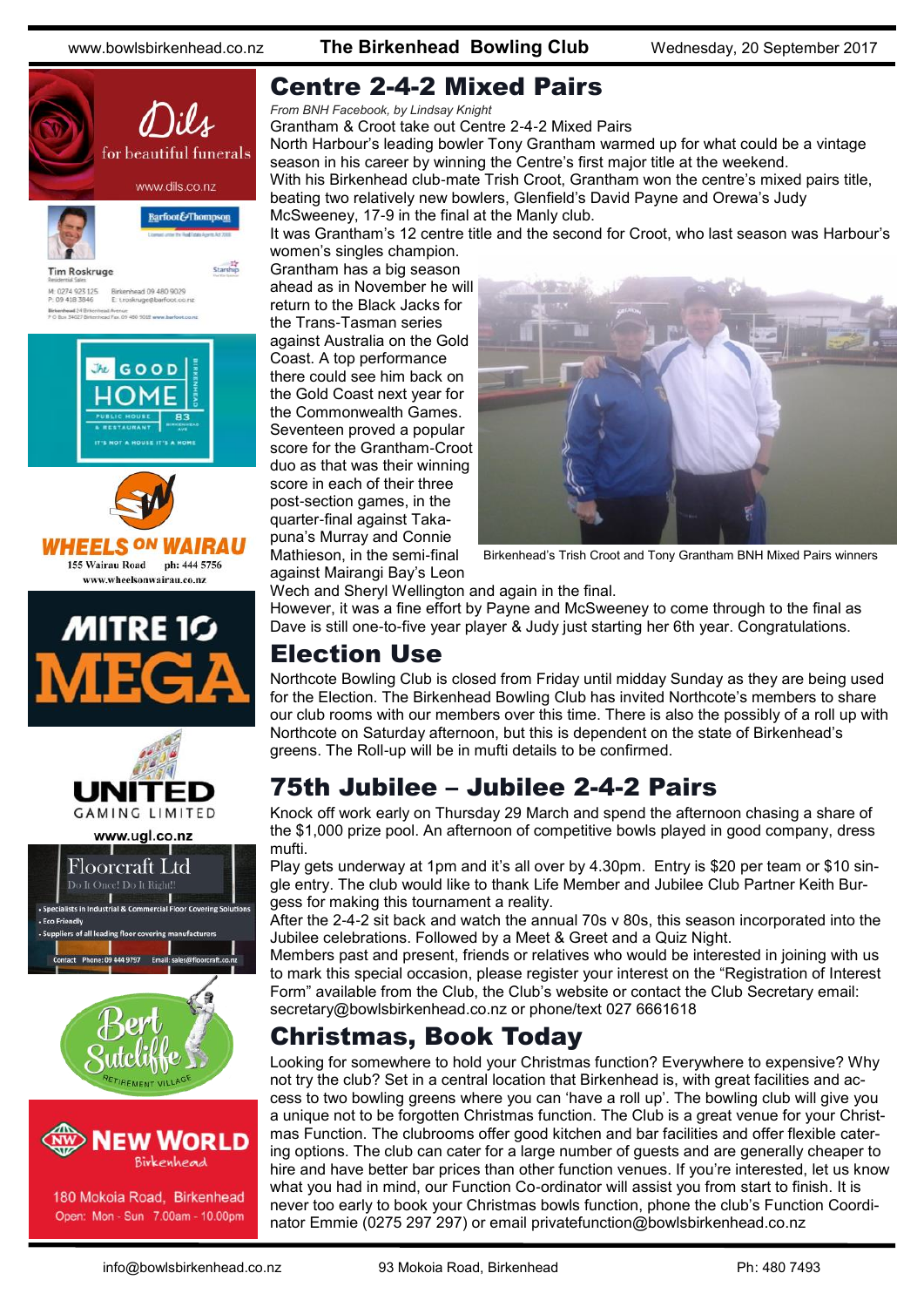www.bowlsbirkenhead.co.nz **The Birkenhead Bowling Club** Wednesday, 20 September 2017





180 Mokoia Road, Birkenhead Open: Mon - Sun 7.00am - 10.00pm







BIRKENHEAD Recreation Drive PH: 418 2424 Proudly Supporting Bowls Birkenhead

www.birkenheadrsa.com







M.  $H<sub>1</sub>$ 

Friday 27 October Birkenhead Bowling Club Show starts at 7pm Tickets \$10 available from Sabrina or Emmie (0275297297) Entry restricted to 18 years of age and over

# Club Membership & Joker Draws

Club Membership and Joker 500 draws drawn Wednesdays and Fridays. Club Membership drawn Wednesdays between 5pm - 6pm and Fridays between 5.30 - 6.30pm. Members must be present at the draw to claim the prize. Each Wednesday and Friday the draw is not struck it jackpots. Joker 500, numbers on sale from 4.30pm - 6pm every Wednesday and Friday. Purchase a number or numbers, a winning number is drawn at just after 6pm. The purchaser of that winning number selects a card from the Joker cabinet and receive the corresponding prize with the top prize being \$500. Every card has a cash prize behind it.



#### The Joker was found last Friday evening by Logan Smith who left with a cool \$500 in his pocket. Wednesday, today, sees a fresh new deck in the Joker 500 cabinet. Logan Smith, \$500 Joker winner

# Mower Man Mike

Fellow club member Mike Pugh cuts lawns and is currently expanding his client base. If you require your lawns cut contact Mike on 021264436 for a free no obligation quote.



# The Trusts New Zealand Open

The Trusts New Zealand Open will be next played from the 10 - 18 February 2018. The headquarters will be Blockhouse Bay Bowls with a number of other clubs, including Birkenhead, used for the qualifying stages of the event.

New Zealand Open Qualifying Event: 10th - 12th February 2018 The Trusts New Zealand Open: 13th - 18th February 2018

Disciplines to be played during both events are: - Singles, Pairs and Triples for both men and women - Any combination Pairs and Triples for disabled bowlers

The entry forms for The Trusts New Zealand Open 2018 are now available from Auckland Bowls website. All entries must be submitted through the online sys-

tem. Entries cannot be submitted unless you pay at the time. These forms are designed to be completed on the website - please do not print the forms. Once your entry is submitted you will receive a confirmation email.



Please do not hesitate to contact Auckland Bowls 09-623 3555 or [info@aucklandbowls.co.nz](mailto:info@aucklandbowls.co.nz) for assistance. Entries close on Wednesday 20th December 2017 at 5pm.



# **TAB at Birkenhead Bowling Club.**

The Birkenhead Bowling Club is committed to promoting responsible gambling.